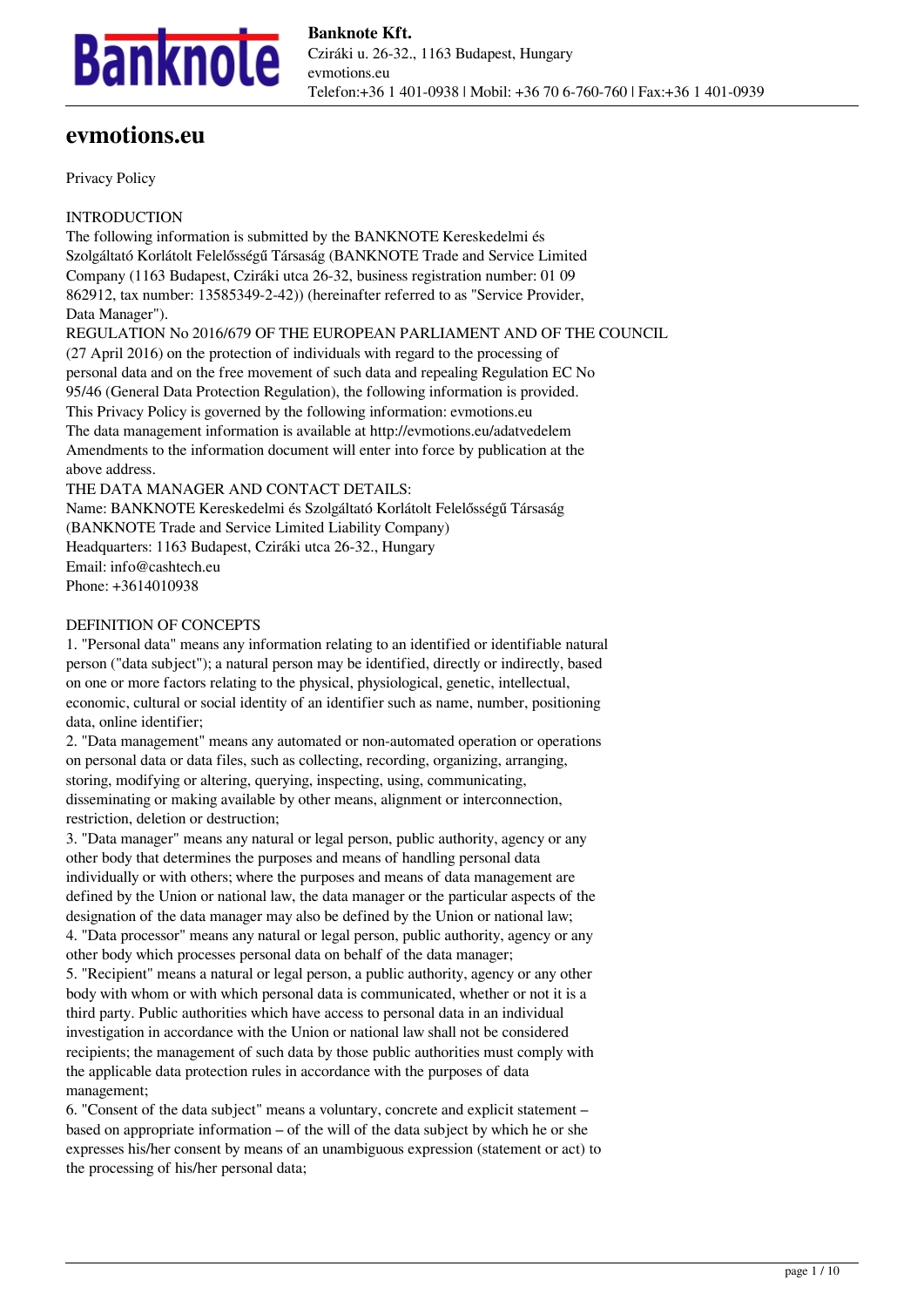

7. "Privacy incident" means any breach of security resulting in the accidental or unlawful destruction, loss, alteration, unauthorized disclosure or unauthorized access to personal data transmitted, stored or handled in other ways.

#### PRINCIPLES FOR MANAGING PERSONAL DATA

Personal information:

(a) its management shall be conducted lawfully and fairly and in a transparent manner ("legality, fairness and transparency");

(b) it must be collected for specified, unambiguous and legitimate purposes and must not be treated in a manner incompatible with these purposes; in accordance with Article 89 (1), no further data handling ("end-use") for purposes of public interest archiving, for scientific and historical research purposes or for statistical purposes shall not be considered incompatible with the original purpose;

(c) it must be appropriate and relevant to the purposes of data management and should be limited to the need ("saving of data");

(d) it must be accurate and, where necessary, up-to-date; all reasonable measures must be taken to correct or delete inaccurate personal data for the purposes of data management ("accuracy");

(e) its storage must take place in a form which permits the identification of the data subjects only for the time needed to manage the personal data; the storage of personal data for a longer period of time may only take place if the personal data are processed in accordance with Article 89 (1) for public interest archiving purposes, for scientific and historical research purposes or for statistical purposes, in accordance with the required and appropriate technical and organizational measures for the protection of the freedom and the rights of the data subjects ("limited storage");

(f) it should be handled in such a way as to ensure adequate security of personal data, including the protection against unauthorized or unlawful handling, accidental loss, destruction or damage to data ("integrity and confidentiality") by means of appropriate technical or organizational measures.

The data manager is responsible for the above, and must be able to demonstrate compliance ("accountability").

#### DATA MANAGEMENT

# DATA MANAGEMENT RELATED TO WEBSHOP OPERATION

1. The fact of data collection, the scope of the data being processed and the purpose of data management:

Personal data The purpose of data management Password It is for secure access to the user account.

(Contact person) Surname and first name It is necessary for contacting, purchasing

and issuing a regular invoice.

Email Keeping in contact.

Phone number Keep in contact, negotiate billing or

shipping issues more effectively.

Billing name and address Issuing a regular invoice, making the

contract and defining its content,

modification, monitoring its fulfilment,

billing of the charges arising therefrom

and the enforcement of the related claims.

Shipping name and address Necessary for delivery

Date of purchase/registration Perform a technical operation

IP address at the time of

purchase/registration

Perform a technical operation

It is not necessary for the email address to include personal data.

2. The circle of data subjects: Everyone registered/purchased on the webshop website.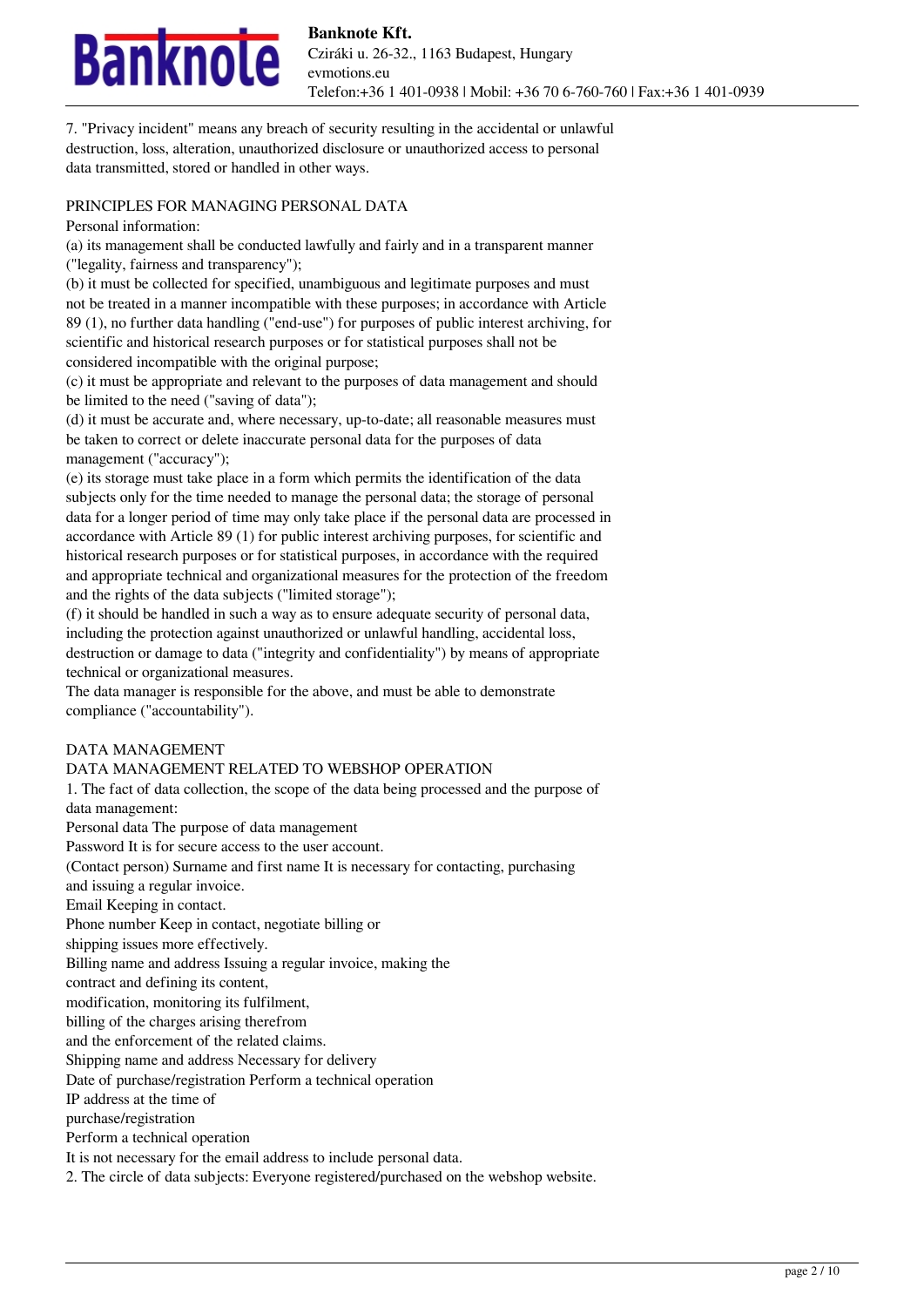

3. Time period of data handling, deadline for deleting data: Immediately after deleting the registration. Except in the case of accounting documents, as under 169  $\S$  (2) of Act C of 2000 on Accounting, this information must be kept for 8 years.

Accounting documents (including main accounts, analytical and/or detailed records), which are directly and indirectly support the accounting, must be kept in a legible form for at least eight years in a retrievable manner consistent with the accounting records.

4. Possible Personal Data Managers, Personal Data Addressee: Personal data can be handled by the sales and marketing staff of the data manager, respecting these principles above.

5. Description of the rights of the data subjects in data management:

• The data subject may apply to the data manager for access to, correction, deletion or

limitation of the personal data concerning him/her, and

• may object to the handling of such personal data, and

• the data subject has the right to data migration and to withdraw the consent at any time.

6. It may be possible to initiate to have access to, delete, modify or restrict access to personal data, transferability of data, and objection to data processing in the following ways:

- by post:1163 Budapest, Cziráki utca 26-32

- by email: info@cashtech.eu,

- by phone: +3614010938.

7. Legal basis for data handling:

7.1. Consent of the data subject, Article 6 (1) (a), Infotv. 5 § (1),

7.2. In accordance with the CVIII Act of 2001 on certain aspects of electronic commerce services and information society services, (hereinafter referred to as Elkertv.) 13/A. §

(3):

The service provider may handle the personal data that are technically indispensable for the purpose of providing the service. If the other conditions are identical, the service provider must choose and always operate the tools used to provide the service in connection with the information society service in such a way that personal data is processed only if it is strictly necessary for the provision of the service and for the fulfilment of other purposes set out in the Act required, but in this case also to the extent and time required.

7.3. An invoice complying with accounting law is issued in Article 6 (1) (c).

8. We inform you that

• Data management is based on your consent.

• You must provide personal information so that we can complete your order.

• Failure to provide data has the consequence that your order cannot be processed.

# DATA PROCESSORS USED

Transport

1. Activity performed by a data processor: Delivery of goods, transport 2. Name and contact details of the data processor: MPL Magyar Posta Logisztika Kft. 1138 Budapest, Dunavirág utca 2-6. ugyfelszolgalat@posta.hu Phone: (06-1) 333-7777 GTC: https://www.posta.hu/ugyfelszolgalat/aszf Privacy Policy: https://www.posta.hu/adatkezelesi\_tajekoztato GLS General Logistics Systems Hungary Csomag-Logisztkai Kft. 2351 Alsónémedi, Európa u. 2. info@gls-hungary.com Phone number: +36 1 802 0265 https://gls-group.eu/HU/hu/adatvedelmi-szabalyzat United Parcel Service of America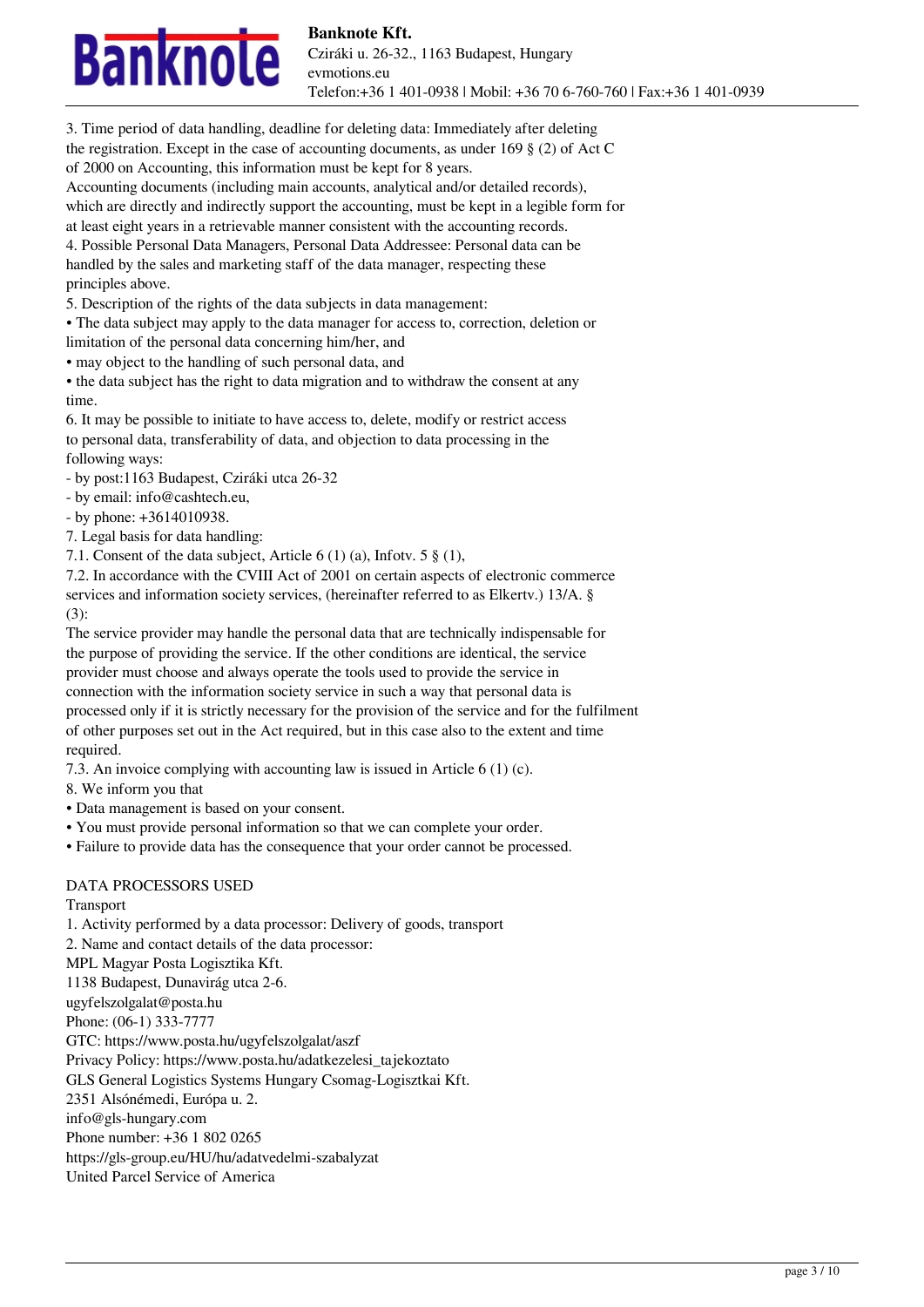

Website: https://www.ups.com/hu Headquarters: 2220 Vecsés, Lőrinci utca 154. Airport City Logistic Park, building G Email: upshungary@ups.com Tel .: +36 1 877 0000 3. The fact of data handling, the scope of managed data: Delivery name, delivery address, telephone number, email address. 4. Data subjects: everyone asking for home delivery. 5. Purpose of data management: Home delivery of ordered product. 6. Time of data handling, deadline for data deletion: Until the end of the home delivery. 7. The legal basis for processing data: the User's consent, Article 6 (1) (a), Infotv. 5 § (1). Online payment 1. Activity performed by data processor: Online payment 2. Name and contact details of the data processor: Cib Bank Zrt. Address: 1027 BUDAPEST, MEDVE U. 4-14. Postal address: 1537 BUDAPEST, Pf. 394. Phone number: (36-1) 423-1000 Email address: cib@cib.hu Web address: www.cib.hu Privacy Policy: http://www.cib.hu/jogi\_szilatkozat/index PayPal Parent Company: eBay Incorporated Headquarters: San Jose, California, USA Contact: https://www.paypal.com/hu Privacy Policy: https://www.paypal.com/en/cgibin/helpscr?cmd=p/gen/ua/policy\_privacy-outside 3. The fact of data handling, the scope of data processed: Billing name, billing address, email address. 4. Data subjects: Every online purchaser. 5. Purpose of data handling: To conduct online payment transactions, verify transactions and fraud-monitoring in order to protect users (control misuse). 6. Duration of data processing, deadline for data deletion: Until payment is made online. 7. Legal basis for data processing: User's consent, Infotv. 5 § (1), 6 (1) (a), and Act CVIII of 2001 13/A. § (3) on certain aspects of electronic commerce services and information society services.

#### COOKIE MANAGEMENT

1. Websites have cookies that are known as "cookies for password-protected workflow," "cookies for shopping carts," and "security cookies", for which the data subjects do not need to be asked for prior consent.

2. The fact of data handling, the range of data processed: Unique identification number, dates, time

3. Data subjects: Everyone visiting the website.

4. Purpose of data management: Identifying users, keeping track of "shopping cart", and tracking visitors.

5. Duration of data processing, deadline for data deletion:

Cookie type Legal basis of data handling Duration of data handling Scope of data Workflow cookies

(session) In accordance with the CVIII of Act 2001 (Elkertv.) 13/A. § (3) on certain aspects of electronic commerce services and information society services.

Until the end of a relevant visitor's session connect.sid In case of other cookies, they will be deleted after 30 days.

6. Possible authorized personal data manager: Using the cookies, the data manager does not handle personal data.

7. Description of the rights of the data subjects in data management: The data subjects have the option to delete the cookies in their browser: Tools/Preferences menu, usually under the Privacy menu item.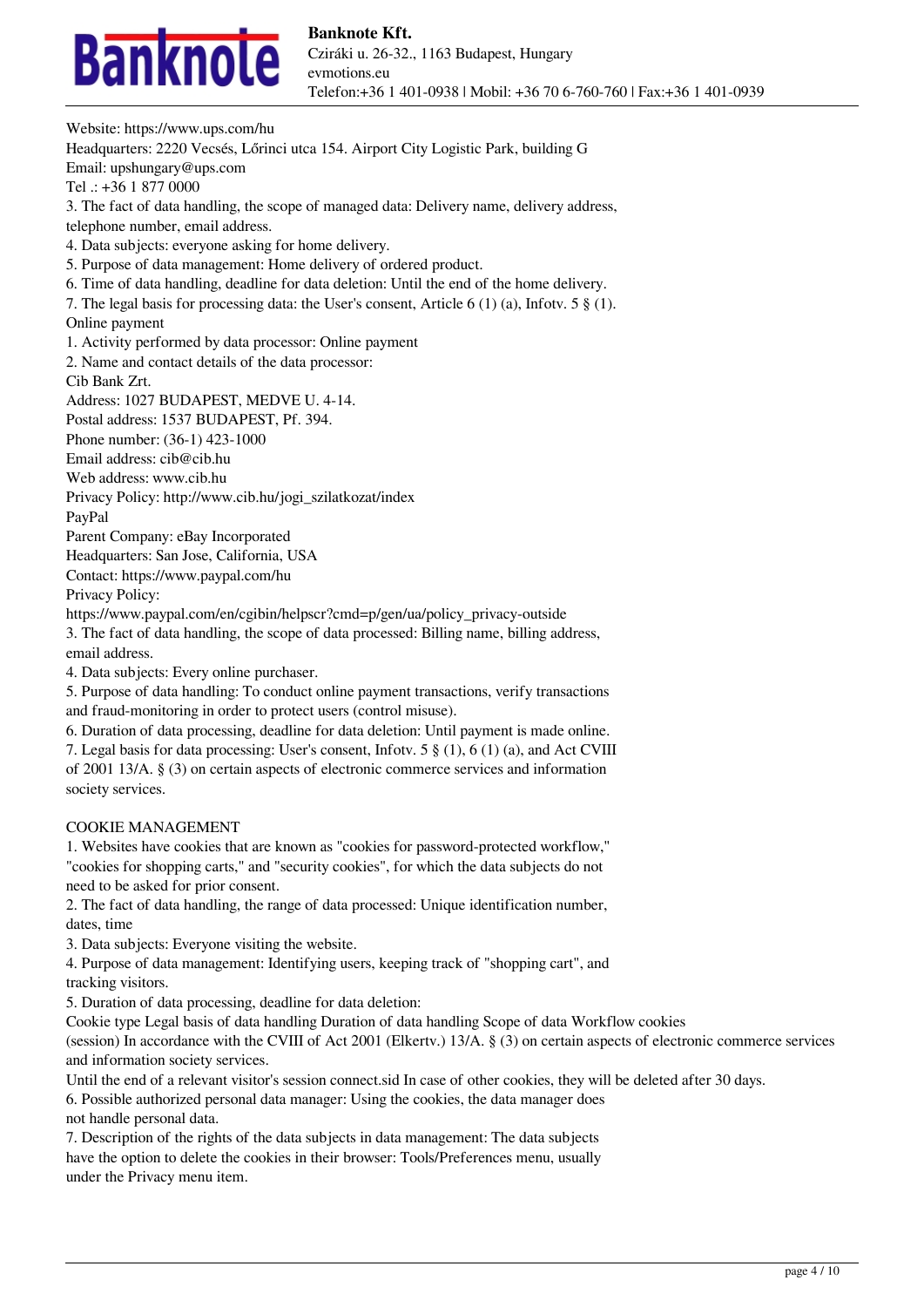# nknole

8. Legal Basis for Data Processing: No consent is required from the data subject if the exclusive purpose of using the cookies is to provide the user with information via electronic network or if the user subscribed for and expressly requested the service and the provider absolutely needs the cookies to provide that service.

### USING GOOGLE ADWORDS CONVERSION TRACKING

1. The online advertising program called "Google AdWords" is used by the data manager and uses the Google conversion tracking feature within its framework. Google conversion tracking is Google Inc.'s analytics service (1600 Amphitheater Parkway, Mountain View, CA 94043, USA; "Google").

2. When a User accesses a website through a Google Ad, a conversion tracking cookie is placed on the user's computer. These cookies have limited validity and do not contain any personal information, so the User can not be identified by them.

3. When the User browses on certain pages of the website and the cookie has not expired, Google and the Data Manager will also see that the User clicked on the ad. 4. Each Google AdWords customer receives a different cookie so that they can not be tracked through AdWords clients' websites.

5. The information received through conversion tracking cookies is intended to make conversion statistics for the AdWords conversion tracking customers. Customers will then be informed about the number of users who have been passed on their ad-click and conversion-tagged page. However, they do not have access to information that could identify any user.

6. If you do not want to participate in conversion tracking, you can disable this by blocking cookies from being installed on your browser. Then you will not be included in conversion tracking statistics.

7. For more information and Google Privacy Statement, visit www.google.de/policies/privacy/

# USING GOOGLE ANALYTICS

1. This site uses the Google Analytics application, a Google Inc. ("Google") web analytics service. Google Analytics uses "cookies", that is text files, that are saved on your computer to help analysing a user-visited web page.

2. Information generated by cookies associated with a website used by the User is usually get to and stored on a US server in Google. By activating IP anonymization on a website, Google previously abbreviates the IP address of the User within the Member States of the European Union or in other States belonging to the Agreement on the European Economic Area.

3. The transfer and shortening of the full IP address to Google's US server will only take place in exceptional cases. On behalf of the operator of this site, Google will use this information to evaluate how the User has used the Website and to report to the website operator about reports related to the activity of the website and to perform additional services related to website and Internet usage.

4. In Google Analytics, it does not associate the IP address that is transmitted by the user's browser with other Google data. The storage of cookies can be prevented by setting the Browser's settings correctly, but please note that in this case, you may not be able to fully use all of the features on this site. You can also prevent Google from collecting and processing cookie information (including your IP address) on the User's website usage by downloading and installing the browser plug-in available on the link below. https://tools.google.com/dlpage/gaoptout?hl=hu

#### NEWSLETTER, DM ACTIVITY

1. In accordance with 6 § of the Act XLVIII of 2008 on the fundamental terms and limitations of economic advertising activity, the user may previously and expressly consent to the Service Provider's promotional offers and other items in the contact details provided during registration.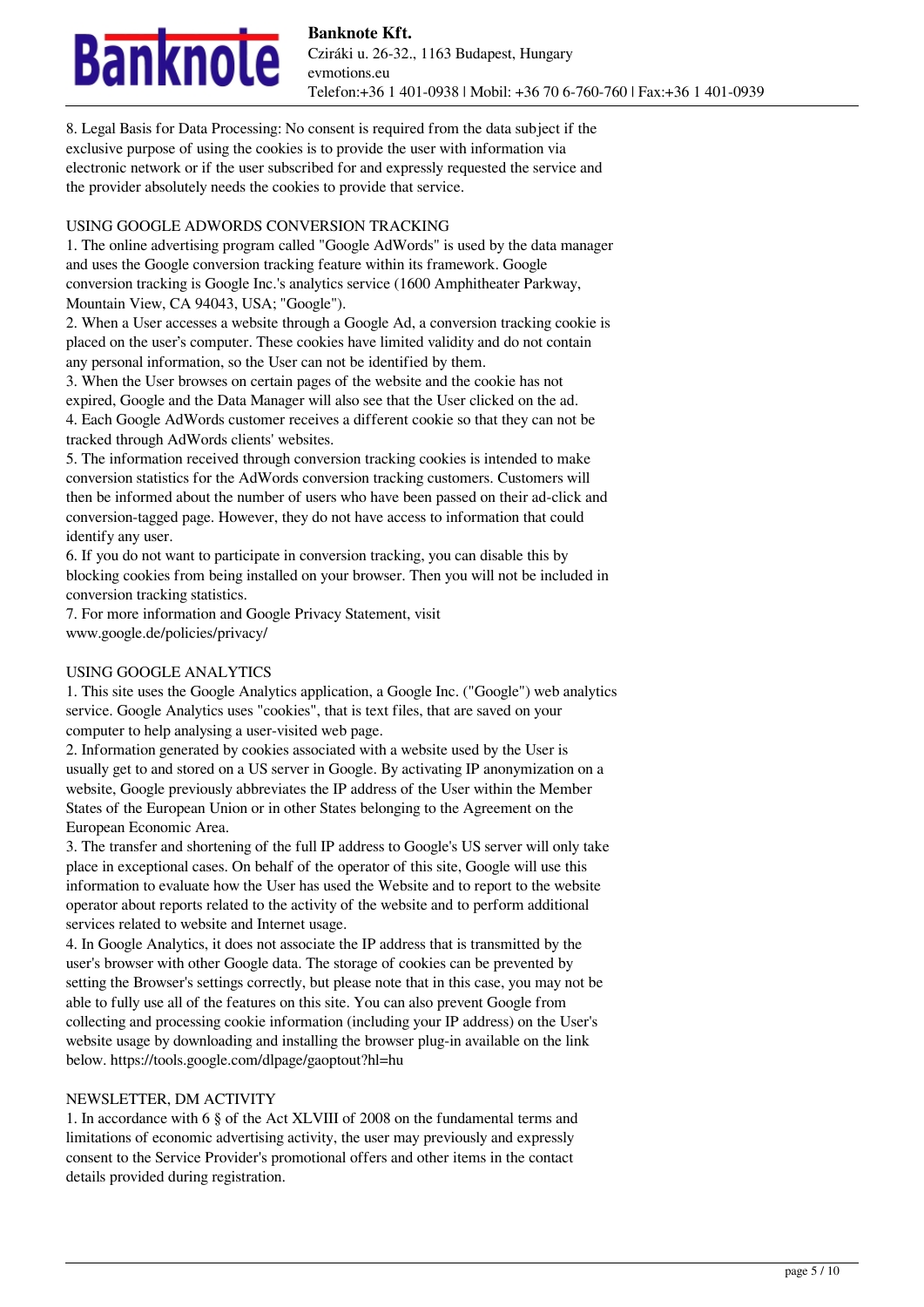# nknole

to the Provider's handling of personal data necessary for the transmission of promotional offers. 3. The Service Provider will not send unsolicited advertising messages and, without limitation or reasoning, the user can unsubscribe free of charge from sending offers. In this case, the Service Provider removes all personal data from the Registry and other promotional offers that are required to send the advertisement messages to the User. The user can unsubscribe from ads by clicking on the link in the message. 4. The purpose of the data collection, the scope of the data processed and the purpose of data management: Personal Data The purpose of data management Name, email address Identification, enabling the subscription to the newsletter Date of subscription Perform a technical operation Enrolment IP Address Perform a technical operation 5. The circle of data subjects: Everyone who subscribes to the newsletter. 6. The purpose of data management is to send electronic messages with advertisement (email, text message, push messages) to the data subject, provide information about current information, products, actions, new features, etc. 7. Duration of data handling, deadline for deletion of data: until the consent statement is withdrawn, i.e. until the user unsubscribe. 8. Data management registration number: NAIH-73260/2014. 9. Possible Personal Data Managers, Personal Data Addressee: Personal data can be handled by the sales and marketing staff of the data manager, respecting these principles above. 10. Description of the rights of the data subjects in data management: • The data subject may apply to the data manager for access to, correction, deletion or limitation of the personal data concerning him/her, and • may object to the handling of such personal data, and • the data subject has the right to data migration and to withdraw the consent at any time. 11. It may be possible to initiate to have access to, delete, modify or restrict access to personal data, transferability of data, and objection to data processing in the following ways: - by post:1163 Budapest, Cziráki utca 26-32 - by email: info@cashtech.eu, - by phone: +3614010938. 12. The data subject can unsubscribe from the newsletter any time free of charge. 13. Legal basis for data handling: Consent of the data subject, Article 6 (1) (a), Infotv. 5 § (1) and the 6 § (5) of the Act and the Act XLVIII of 2008 on the Fundamental Terms and Limitations of Economic Advertising Activity: The advertiser, the advertisement provider or the publisher of the advertisement, in the circle specified in the consent, keeps a record of the personal data of the persons expressing their consent to them. The data set out in this record, concerning the recipient of the advertisement, can be handled only in accordance with the consent statement and can be handed over until its revocation, and can only be transferred to a third party with the prior consent of the data subject.

2. In addition, the Customer may, keeping the provisions of this Policy in mind, consent

14. We inform you that

- Data management is based on your consent.
- You must provide personal information if you wish to receive our newsletters.
- Failure to provide data has the consequence that you cannot get the newsletters.

#### COMPLAINT MANAGEMENT

1. The fact of data collection, the scope of data collected and the purpose of data management.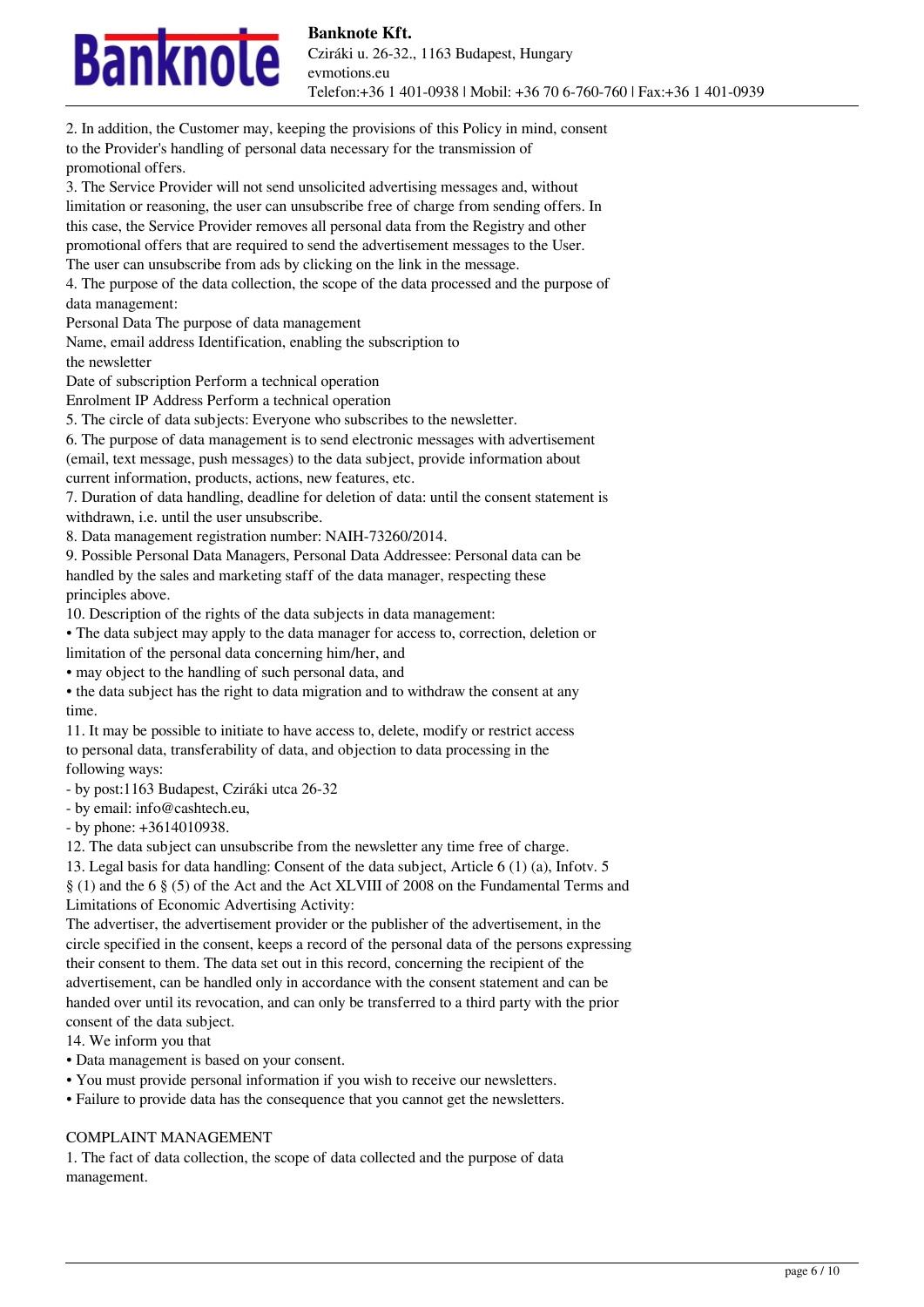

Personal data Purpose of data management

Surname and first name Identification and keeping in contact

Email address Keeping in contact

Phone number Keeping in contact

Billing name and address Identification, handling the arising quality

issues, questions and complaints in

connection with the products ordered.

2. Scope of the data subjects: All customers who complain on the webshop website and who complain with quality objection.

3. Period of data handling, deadline for deletion: The minutes, transcripts and copies of the reply to the objection that have been filed in accordance with the CLV Act of

199717/A. § (7) on Consumer Protection shall be maintained for 5 years.

4. Possible Personal Data Managers, Personal Data Addressee: Personal data can be handled by the sales and marketing staff of the data manager, respecting these principles above.

5. Description the rights of the data subjects in data management:

• The data subject may apply to the data manager for access to, correction, deletion or

limitation of the personal data concerning him/her, and

• may object to the handling of such personal data and

• the data subject has the right to data migration and to withdraw the consent at any time.

6. It may be possible to initiate, delete, modify or restrict access to personal data, transferability of data, and objection to data processing in the following ways:

- by post: 1163 Budapest, Cziráki utca 26-32.

- by email: at info@cashtech.eu,

- by phone: +3614010938.

7. Legal basis for data handling: the consent of the data subject, Article 6 (1) (c), Infotv.

5. § (1) and CLV Act of 1997 Act 17 / A. § (7) on Consumer Protection.

8. We inform you that

• providing personal data is based on a contractual obligation.

• the processing of personal data is a precondition for the conclusion of the contract.

• you must provide personal information so that we can handle your complaint.

• failure to provide data has the consequence that we can not handle the complaint we received.

# SOCIAL NETWORK SITES

1. The fact of the data collection, the scope of data being processed: Facebook/Google+/ Twitter/Pinterest/Youtube/Instagram, etc. registered on social network pages or the user's name and profile picture.

2. The circle of data subjects: All those who are registered on

Facebook/Google+/Twitter/ Pinterest/Youtube/Instagram etc. social networking sites, and "liked" the website.

3. Purpose of the data collection: To share, or "like" or promote certain content elements, products of the website or the website itself on social networking sites.

4. Duration of data processing, deadline for deletion of data, possible data managers, and their rights of the data subjects in data management: Information about the source, their handling, the method of transfer and the legal basis of that can be consulted on the given social networking site. Data management takes place on social networking sites, so the duration of the data handling, the ways of deleting and modifying the data are governed by the rules of the respective social network site.

5. Legal basis for data handling: the data subject's volunteering consent to the processing of his or her personal data on social networking sites.

# CUSTOMER RELATIONS AND OTHER DATA MANAGEMENT

1. If a question is arising about the use of our services or the data subject may have a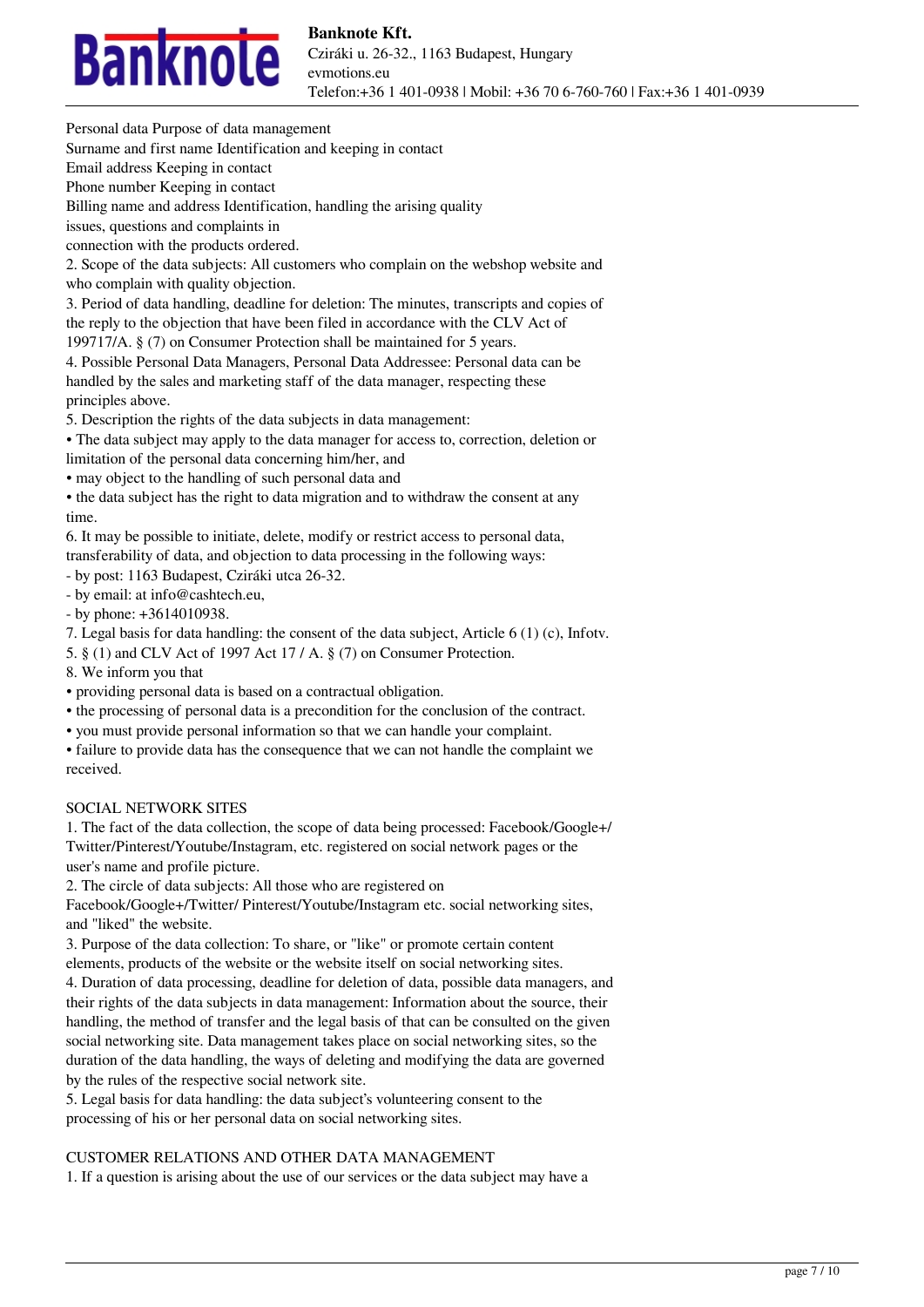

problem, he or she may contact the data manager using the methods provided on the website (phone, email, social networking sites, etc.).

2. The Data Manager will delete the received emails, messages, phone calls, facebook, etc. with the information provided with the name and email address of the data subject as well as other voluntarily entered personal data, not later than two years from the date of disclosure.

3. Data management not listed in this information is provided when data is disclosed. 4. The Service Provider is obliged to provide information, communicate, transfer or make available documents on the basis of an exceptional authority request or authorization by law, in case of request of other bodies.

5. In these cases, the Service Provider shall provide the Requesting Party with personal data only to the extent necessary to achieve the purpose of the request if it has indicated the exact purpose and scope of the data.

#### THE RIGHTS OF THE DATA SUBJECTS

1. Right of access

You are entitled to receive feedback from the data manager about whether your personal data is being processed and, if such processing is in progress, you have the right to have access to your personal information and the information listed in the regulation.

#### 2. Right to correction

You are entitled to request the data manager to correct any inaccurate personal information that he or she is required to do without undue delay. Taking into account the purpose of data management, you are entitled to request the supplementation of incomplete personal data, including means of a supplementary statement.

3. Right to Cancellation

You are entitled to request that the data manager, without undue delay, to delete personal information about you, and that the data manager is obliged to delete personal information about you, without undue delay, under certain conditions.

4. The Right to Effacement

If the data manager has disclosed the personal data and is required to cancel it, he/she must take reasonable steps, taking into account the technology available and the costs of implementation, in order to inform the data managers handling the data that you have applied for the deletion of links connected to the personal data or the deletion of a duplicate or other copies of these personal data.

5. Right to Restrict Data Management

You are entitled to request that your data manager restricts your data handling if one of the following conditions is met:

• You dispute the accuracy of your personal data; in this case, the restriction applies to the period of time that the data manager can check the accuracy of personal data;

• Data handling is illegal and you are opposed to the deletion of data and you ask to restrict them instead;

• The data manager no longer needs personal data for data processing, but you require them to submit, enforce, or protect legal claims;

• You have objected to data manipulation; in this case, the restriction applies to the period in which it is established that the legitimate reasons for the data manager have priority over your legitimate reasons.

6. Right to data migration

You are entitled to receive your personal data that is made available to you by a data manager in a clear, widely used machine-readable format and you are entitled to transfer this data to another data manager without this being obstructed by the data manager who you provided personal information to (...)

7. Right to Protest

You are entitled to object to the handling of your personal information  $(...)$ , including profiling based on these provisions, for any reason relating to your own situation.

8. Protest against direct business acquisition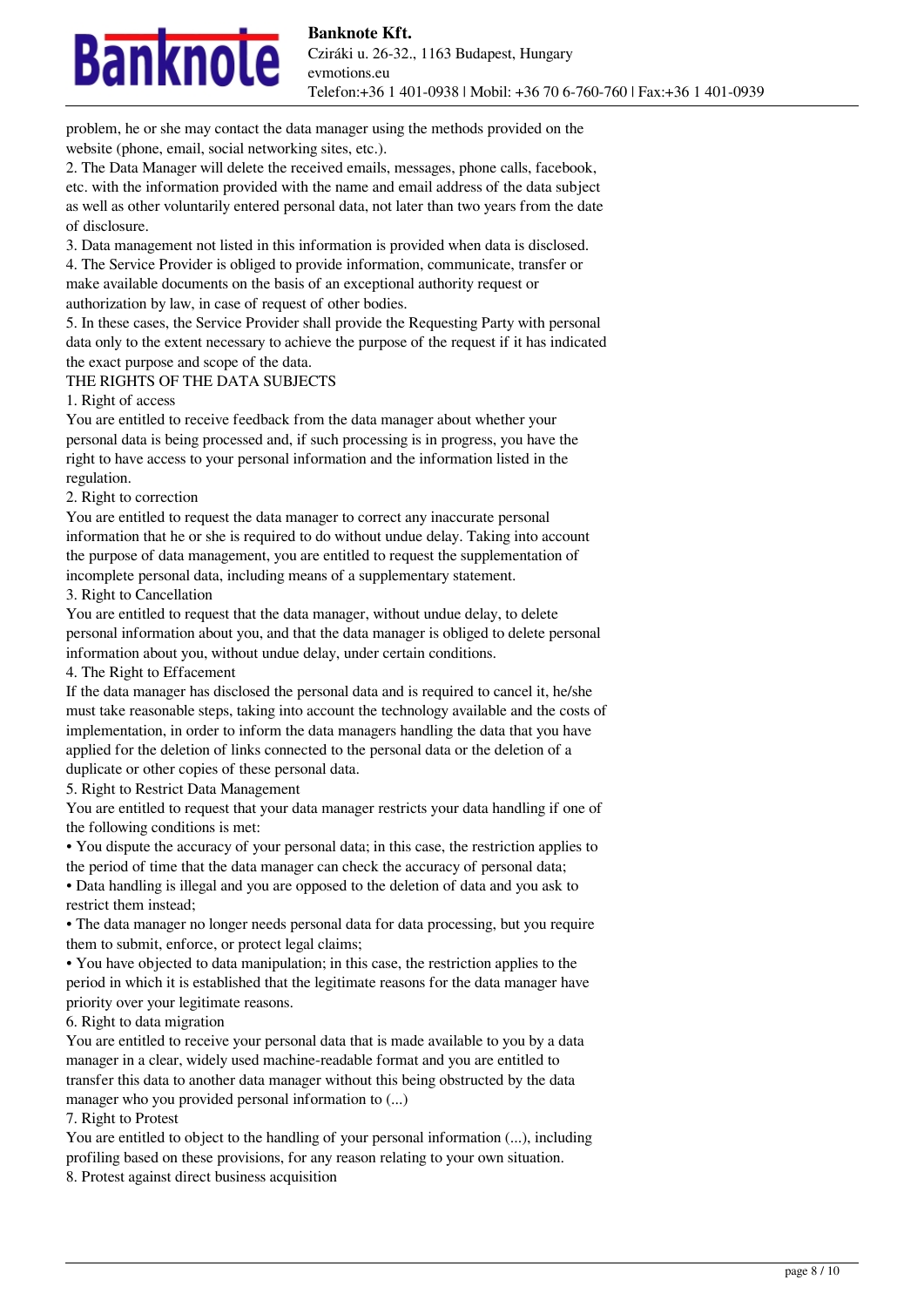

If your personal data is handled for direct business, you are entitled to protest at any time against the processing of any personal data relating to it, including profiling, if it is related to direct business acquisition. If you object to personal data being handled for direct business purposes, your personal information can no longer be handled for that purpose.

9. Automated decision-making in individual cases, including profiling 19

You are entitled to exclude the scope of any decision-making based solely on automated data handling, including profiling, which would have a legal effect on you or affect you significantly.

The preceding paragraph shall not apply if the decision is based on the following: • You are required to conclude or complete a contract between you and the data manager;

• the decision is made possible by the law of the Union or of the Member States which applies to the data manager and states appropriate measures to protect your rights and freedoms and legitimate interests; or

• it is based on your explicit consent.

# DEADLINE FOR TAKING MEASURES

The data manager informs you of any measures taken in response to these requests without undue delay but in any way within one month of receipt of the request. If necessary, it may be extended by 2 months. The manager will inform you about the extension of the deadline by indicating the cause of the delay within 1 month of receipt of the request.

If the data manager fails to take action upon your request, he or she will notify you without delay and at the latest within one month of the receipt of the request for reasons of non-action and about the fact that you may file a complaint with a supervisory authority and exercise the right of appeal.

# SECURITY OF DATA MANAGEMENT

The data manager and the data processor shall take appropriate technical and organizational measures taking into account the state of science and technology and the costs of implementation, the nature, scope, circumstances and objectives of data management and the risk of varying probability and severity of natural persons' rights and freedoms to guarantee an adequate level of data security, including, inter alia, where appropriate:

a) the pseudonymization and encryption of personal data;

(b) ensuring, maintaining, integrity, availability and resilience of the continuing

confidentiality of systems and services used to manage personal data;

(c) in the case of a physical or technical incident, the ability to restore access to personal data and the availability of data in good time;

20

(d) the procedure for systematic testing, assessment and evaluation of the effectiveness of technical and organizational measures taken to ensure the security of data processing.

# INFORMING THE DATA SUBJECT ABOUT THE PRIVACY INCIDENT

If the privacy incident is likely to pose a high risk to the rights and freedoms of natural persons, the data manager shall inform the data subject about the privacy incident without undue delay.

Information given to the data subject should be clearly and easily understood and the nature of the privacy incident must be disclosed and the name and contact details of the Data Protection Officer or other contact person providing additional information should be disclosed as well; the likely consequences of a privacy incident should be described; measures taken or planned by the data manager to remedy a privacy incident should be described, including, where appropriate, measures to mitigate any adverse consequences of a privacy incident.